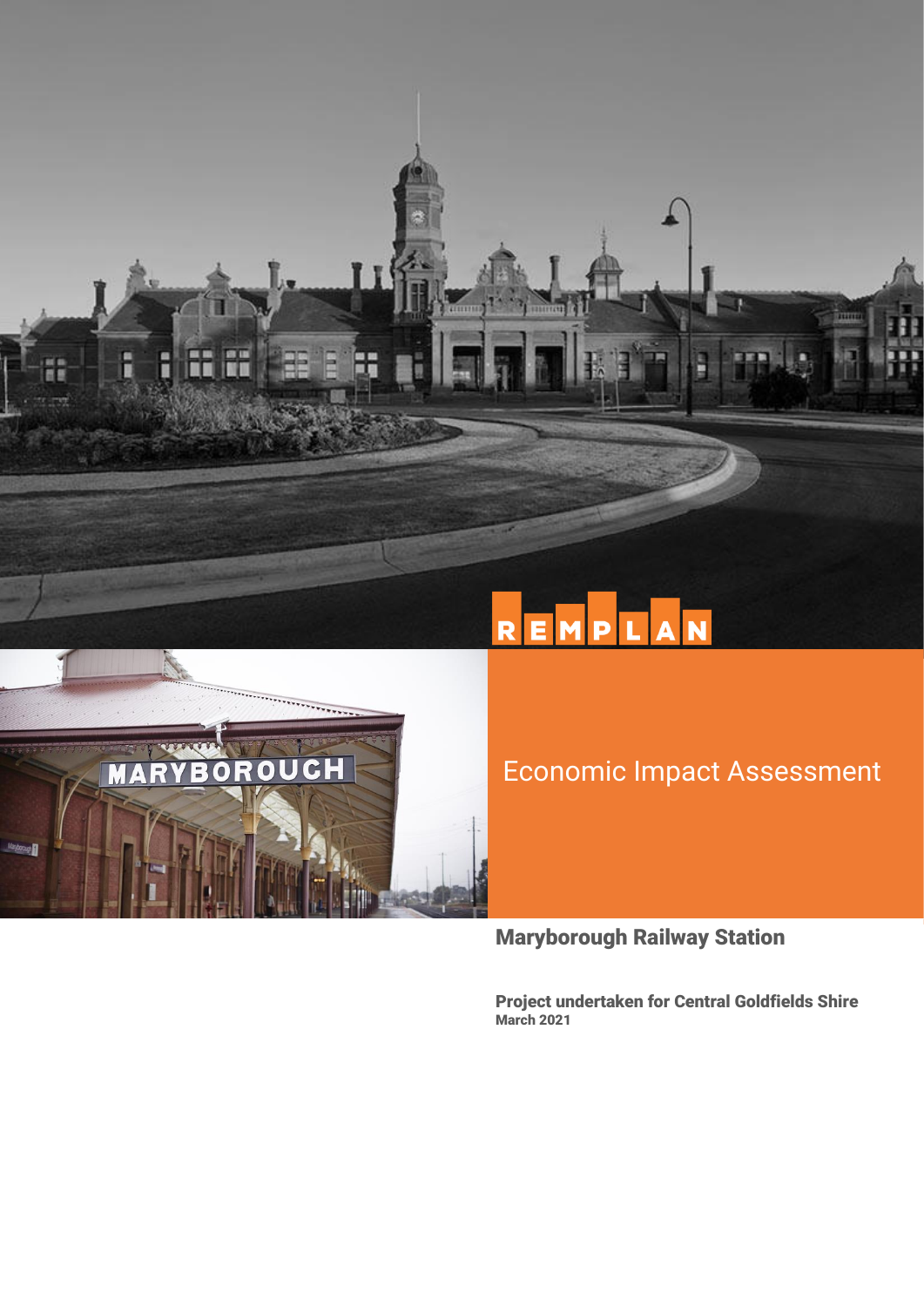# **Maryborough Railway Station Economic Impact Assessment**

## **This project has been conducted by REMPLAN**

## **Project Team**

Chris Kelly Senior Consultant

Nick Byrne Principal Consultant

#### March 2021

REMPLAN and Central Goldfields Shire Council hold all rights in relation to this document. Reproduction or distribution of this document in part, or as a whole, requires the express permission of either of these parties.

# Disclaimer

*All figures and data presented in this document are based on data sourced from the Australian Bureau of Statistics (ABS), and other government agencies. Mainstream Aquaculture Group have provided all data in relation to the cost and income of the project. Using ABS datasets, the regional economic modelling software REMPLAN, developed by REMPLAN has been applied to generate industrial economic data estimates. This document is provided in good faith*  with every effort made to provide accurate data and apply comprehensive knowledge. However, REMPLAN does not *guarantee the accuracy of data nor the conclusions drawn from this information. A decision to pursue any suggestions mentioned in the report is wholly the responsibility of the party concerned. REMPLAN advises any party to conduct detailed feasibility studies and seek professional advice before proceeding with any action and accept no responsibility for the consequences of pursuing any of the findings or actions discussed in the document.*

#### **RESOURCES**

All modelling has been undertaken using REMPLAN™ software that has been authored by Principal Research Fellow (ret.), Ian Pinge, at La Trobe University Bendigo.

> **Contact us:** REMPLAN PO BOX 5006 SANDHURST EAST, BENDIGO, VIC 3550 TEL: 1300 737 443 Email: [info@remplan.com.au](mailto:info@remplan.com.au)

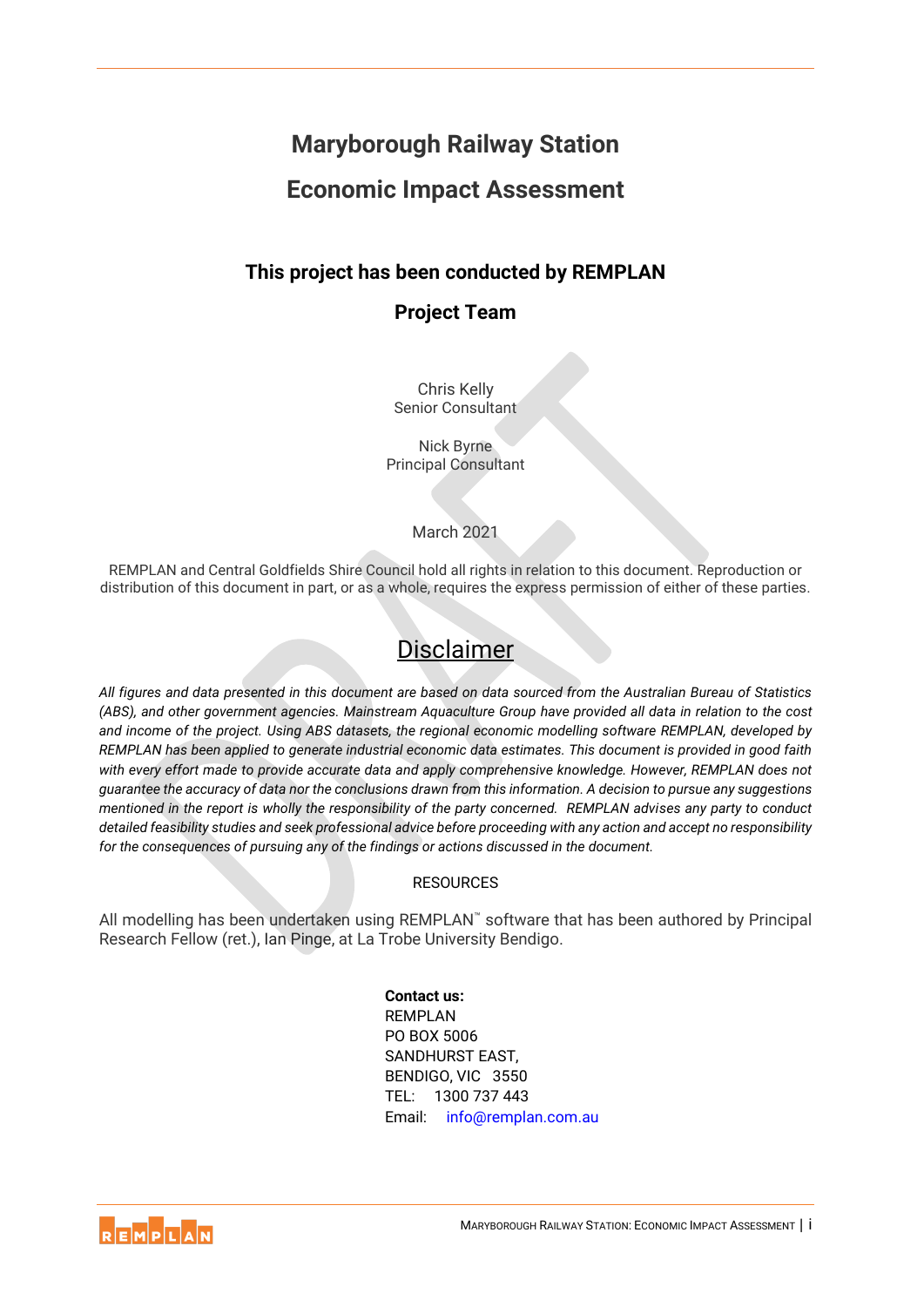# **Contents**

| $\mathbf{1}$   |  |
|----------------|--|
| 1.1            |  |
| 1.2            |  |
| 1.3            |  |
| $\overline{2}$ |  |
| 2.3            |  |
| 2.4            |  |
| 2.5            |  |
| 2.6            |  |
| $\overline{3}$ |  |
| 3.3            |  |

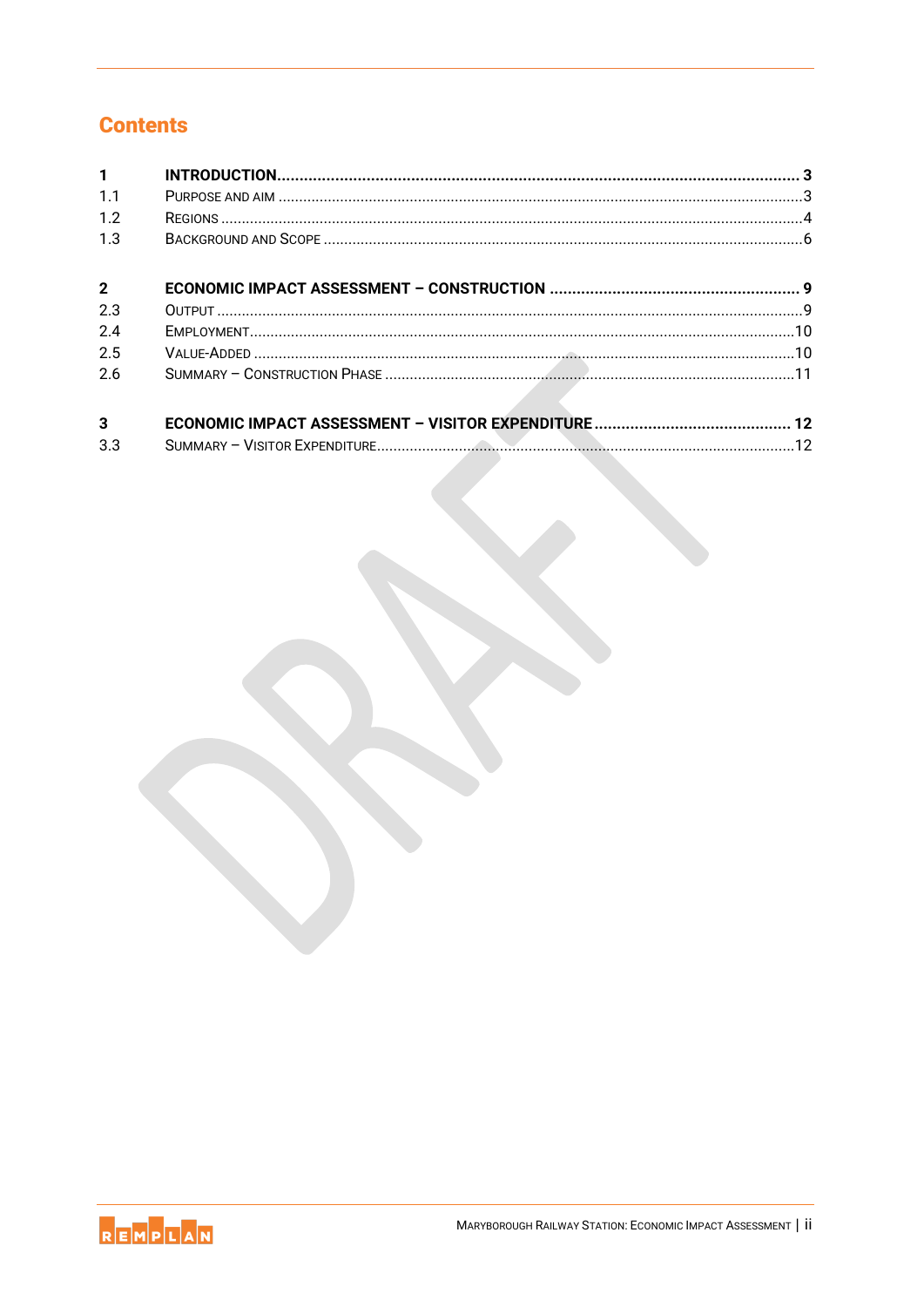# <span id="page-3-0"></span>1 Introduction

#### <span id="page-3-1"></span>1.1 Purpose and aim

This report has been undertaken to understand the economic impact of a proposed upgrade to the Maryborough Railway Station, located in the principal centre of the Central Goldfields municipality in central Victoria. The specific purpose of the report is to identify the potential direct and indirect economic contributions for the Central Goldfields economy of both the initial capital upgrade and ongoing tourism expenditure in terms of:

- Output / Revenue (\$ M)
- Employment (FTEs)
- Value-added (\$ M)

Economic analysis in this report was undertaken using REMPLAN – *regional economic modelling and*  analysis system<sup>1</sup>. This study applies REMPLAN economic data for the defined regions of Central Goldfields (S), the Loddon Campaspe Region, and Victoria (State) incorporating data sourced from the ABS 2016 Census (Place of Work), 2017/2018 ABS National Input / Output Tables, ABS Gross State Product (June 2019), and ABS 2018 / 2019 Tourism Satellite Account.

#### *Output*

Output data represents the gross revenue generated by businesses/organisations in each of the industry sectors in a defined region. Gross revenue is also referred to as total sales or total income.

Output estimates provide an indication of the level of activity occurring in a region, an industry or organisation. Output is a high-level economic indicator which is inclusive of other indicators such as wages, intermediate inputs and value-added. Output is an essential measure in understanding the interrelationships between industries in a region as well as for measuring an individual industry's output. However, for the broader economy, output does include a degree of double counting by including the sales of intermediate products and final products. For this reason, other economic indicators are also outlined to provide an understanding of the contribution that the project makes to the region.

#### *Employment*

Employment data represents the number of people employed by businesses/organisations in each of the industry sectors in a defined region. Employment data presented in this report is based on location of work, i.e. no inference is made as to where workers reside. The employment figures in this report represent the total number of jobs with no conversion to full-time equivalence. For example, retail jobs represent typical employment profiles for that sector, i.e. some full-time, some part-time and some casual.

Understanding contributions to employment is important both economically and socially. Employment is important economically as a source of wages and salaries for employees but also acts as an indicator of economic activity or the economic climate. Socially, employment is important to individuals by creating instances for social interaction and contributing to feelings of self-worth and belonging. Conversely, provision of employment acts to mitigate the negative economic and social effects of unemployment.

<sup>1</sup> [www.remplan.com.au](http://www.remplan.com.au/)

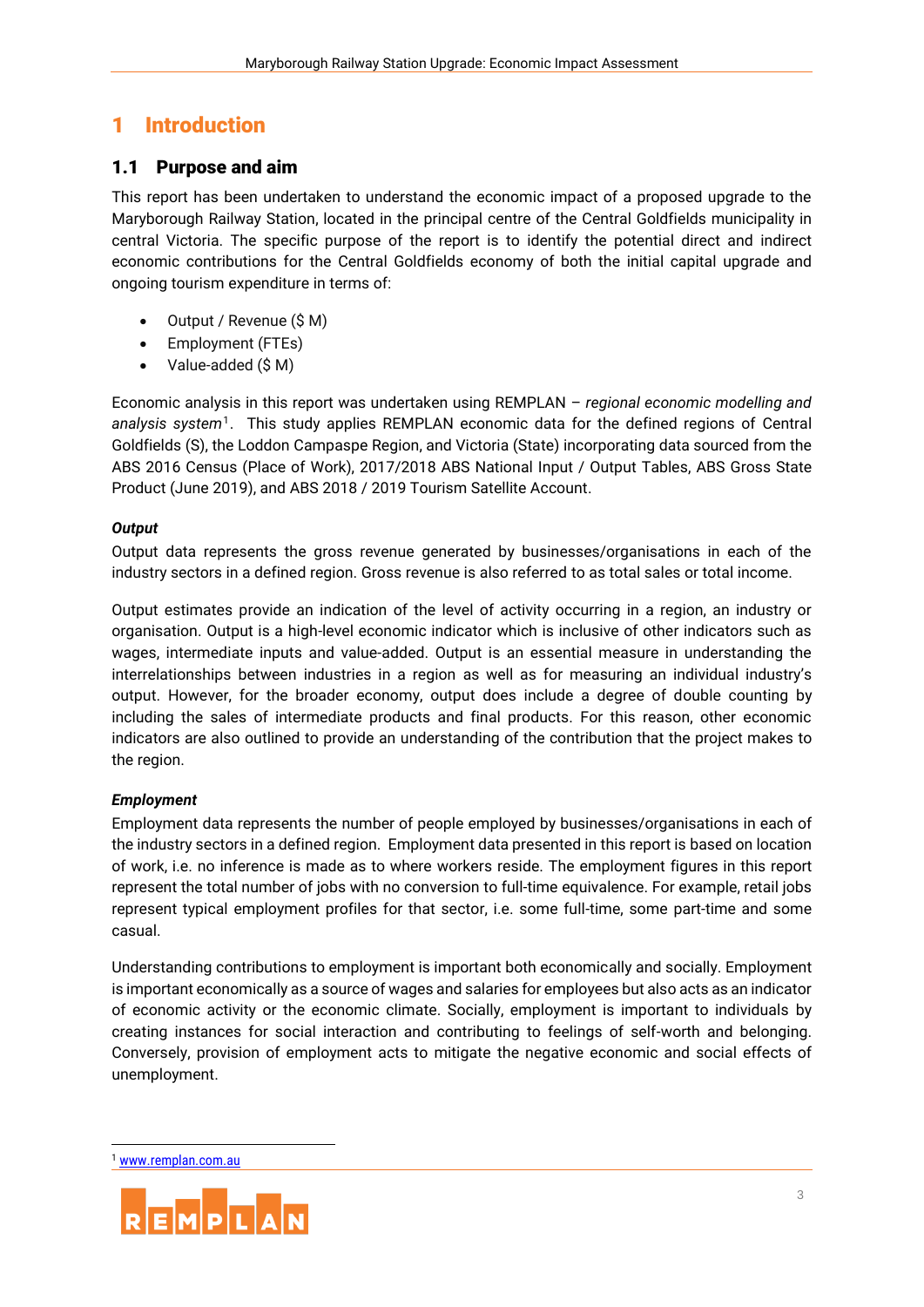#### *Value-Added*

Value-added is a key economic metric which estimates the marginal economic value which is added by an industry in a defined region. Unlike output, value-added is a non-duplicative indicator as it excludes the costs of intermediate inputs. Therefore, it is one of the best indicators of industries' contribution to the wealth of a region. Value-added by industry is the major element in the calculation of Gross Regional Product (and Gross State Product / Gross Domestic Product).

## <span id="page-4-0"></span>1.2 Regions

Economic impact analysis has been undertaken in the context of the Central Goldfields local government area, the Loddon Campaspe Region and the State of Victoria.



*Figure 1-1 Central Goldfields (S) Local Government Area*

*Source:<https://remplan.co/31qEpXR>*



*Source:<https://remplan.co/3swfH4d>*

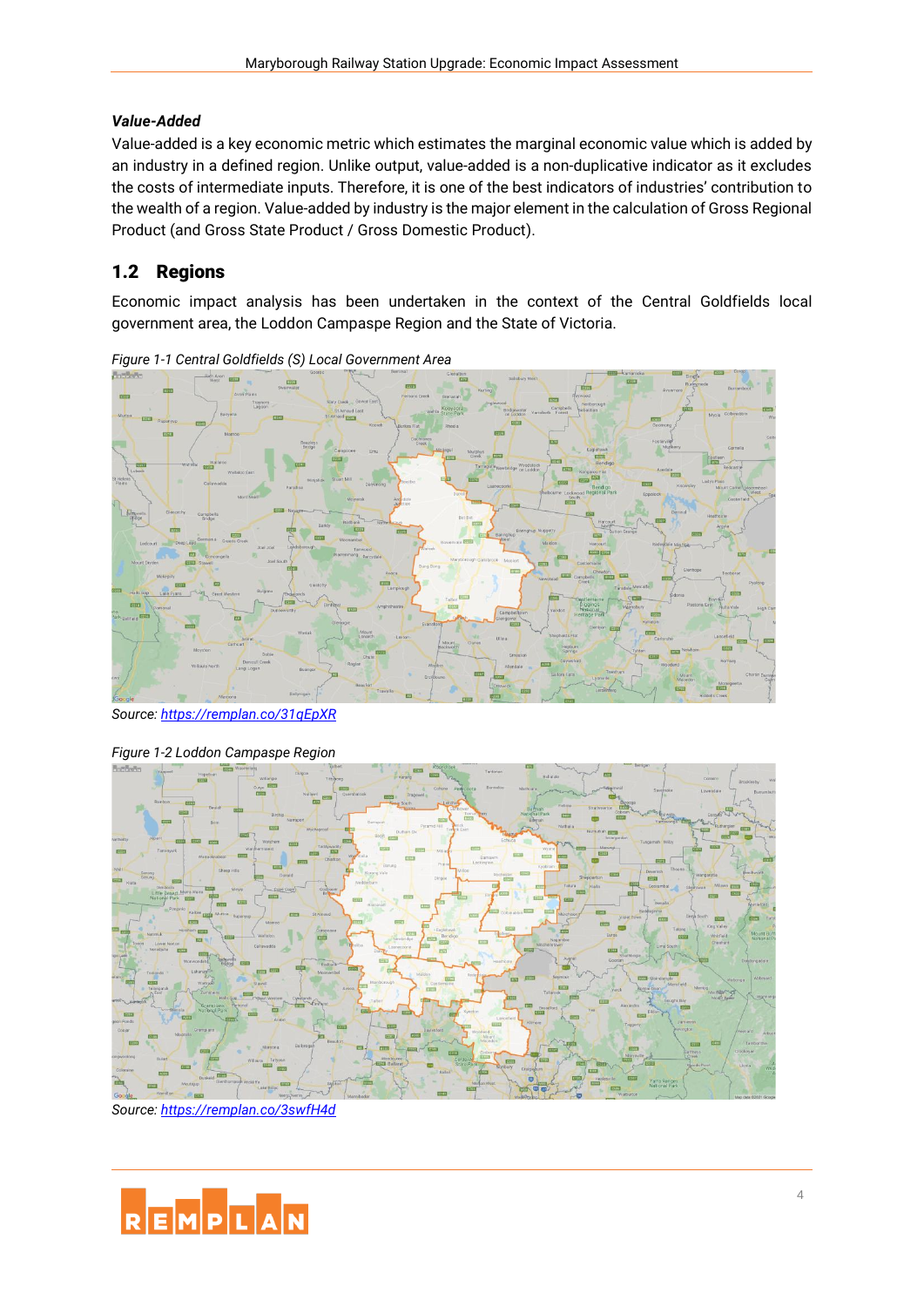

*Figure 1-3 Victoria (State)*

*Source:<https://remplan.co/2IkMIgk>*

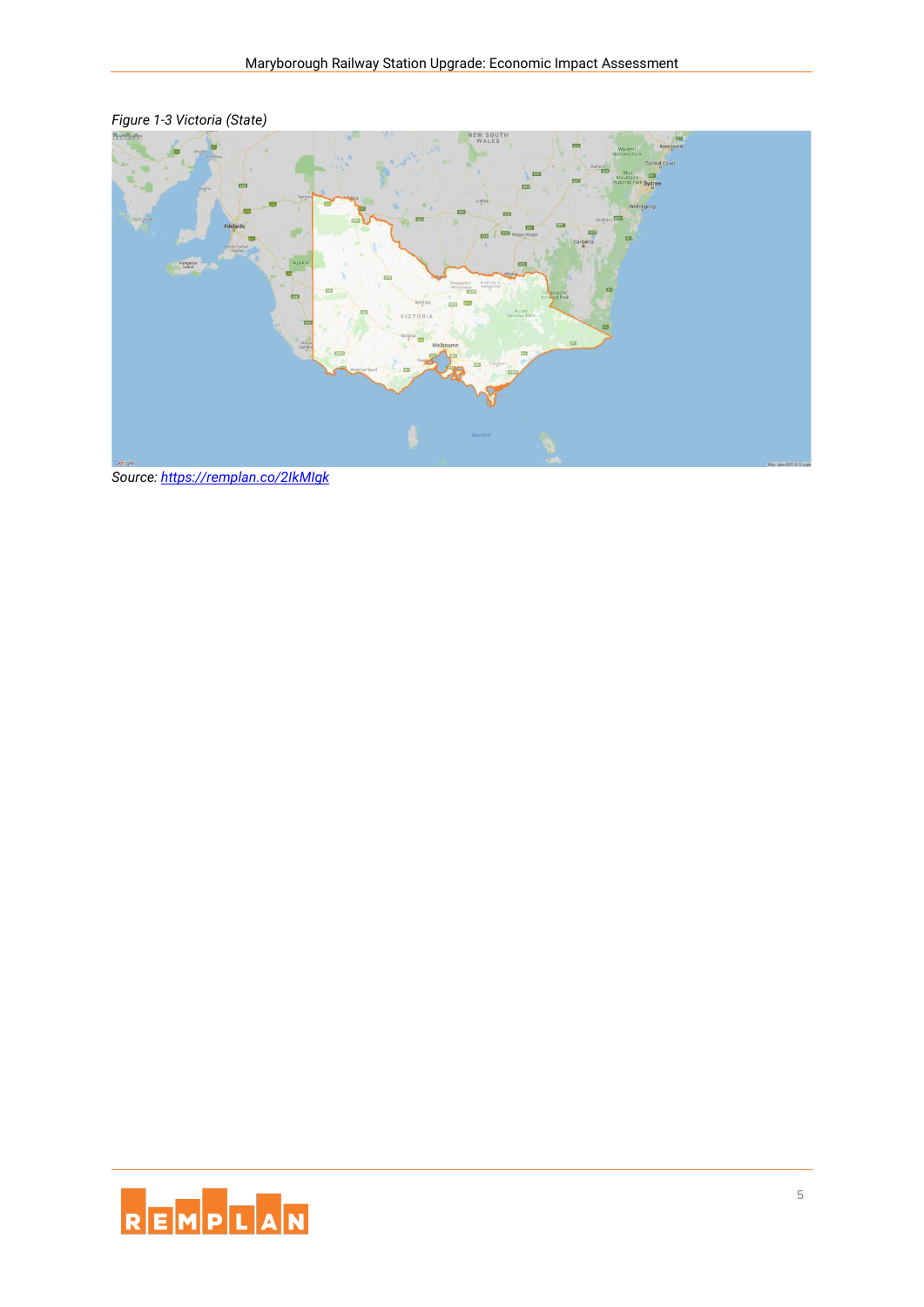### <span id="page-6-0"></span>1.3 Background and Scope

The Maryborough Railway Station opened in 1874 with the current building constructed in 1890. The station – a substantial Queen Anne style red brick building featuring 25 rooms and an ornate clock tower – is an iconic structure that was originally intended to demonstrate the importance of this junction in the Victorian rail network.

In 1993, the station closed until 2008 when passenger rail services to Maryborough recommenced. The station currently accommodates a museum, gallery and café in addition to its transport related functions.

The upgrade proposed through this project will transform the station into a hub of activity, accommodating a mix of tourism, commercial, transport and community uses. Key components of the project will be:

- digital infrastructure and furnishings in the relocated Visitor Information Centre;
- an interpretive centre aligned with the Central Victorian Goldfields World Heritage bid;
- transformation of indoor and outdoor spaces to enable new tourism and arts uses;
- upgrade to pedestrian and cycling access, parking for larger tourism vehicles, and new landscaping;
- expanded co-working space.

This report models the impacts of undertaking the construction works and the subsequent anticipated increase in visitor numbers to the region upon completion.

#### *Construction Phase*

The total capital investment is estimated at \$2.05 million. The construction expenditure includes all construction, planning and design costs, and project management associated with the project as provided in the preliminary cost plan prepared by Prowse Quantity Surveyors on 25 March 2021. An additional cost item for Council's internal project management has also been included based on information provided by Council officers.

All expenditure has been included in the modelling, which assumes that local organisations will be engaged to undertake the works and provide services. Any change to this may alter the level of expenditure occurring within the region, and therefore reduce flow on impacts of expenditure for supply chain and consumption industries.

The direct and indirect economic impacts associated with the construction phase are short term and limited to the period of construction. Construction is planned to occur over a single year. If construction requires longer to complete this will affect the distribution and annual intensity of employment over the construction phase. Any variation in direct capital expenditure will affect the level of economic impacts attributable to the upgrade of the station.

The following table outlines the distribution and allocation of project costs over the period of construction as well as the industry that costs have been assigned in order to undertake economic impact modelling.

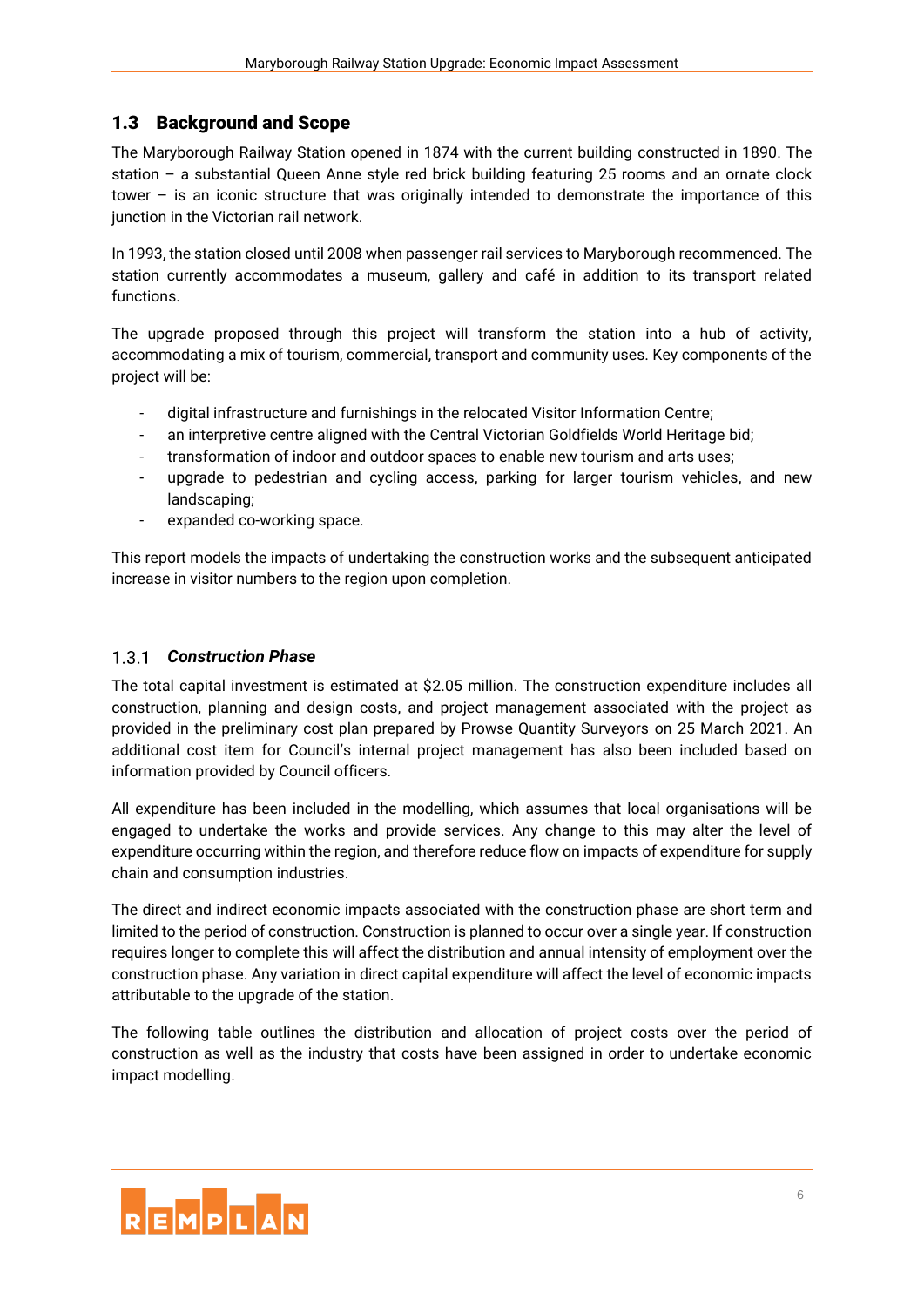| Item No.     | <b>Cost item</b>                                              | Value (\$)  | <b>Industry Sector</b>                                           |
|--------------|---------------------------------------------------------------|-------------|------------------------------------------------------------------|
| 1            | <b>Building works</b>                                         | \$1,604,507 | Non-Residential Building<br>Construction                         |
| $\mathbf{2}$ | Contract contingency                                          | \$80,225    | Non-Residential Building<br>Construction                         |
| 3            | Building, professional,<br>heritage and town planning<br>fees | \$185,321   | Professional, Scientific &<br><b>Technical Services</b>          |
| 4            | External project management<br>fees*                          | \$0         |                                                                  |
| 5            | Loose furniture & equipment                                   | \$40,000    | <b>Wholesale Trade</b>                                           |
| 6            | Authority contribution &<br>headworks charges<br>(excluded)   | \$0         |                                                                  |
| 7            | Council internal project<br>management                        | \$139,947   | <b>Public Administration &amp;</b><br><b>Regulatory Services</b> |
|              | Total - Adjusted                                              | \$2,050,000 |                                                                  |

*Table 1-1 Construction Cost Schedule and Allocation to Industry Sector for Modelling*

*Source: Prowse Quantity Surveyors and Central Goldfields Shire Council \*Reallocated proportionately into cost items, 1,2 and 3.*

#### *Annual Visitor Expenditure*

The upgraded railway station is anticipated to be an important attraction for the region, increasing visitation and therefore visitor expenditure in the region.

The latest tourism profile for the Central Goldfields Shire<sup>2</sup> indicates that in 2019 there were 93,000 domestic overnight visitors staying for an average of two nights, and 178,000 domestic day visitors that visited the region. In a scenario where the upgraded station resulted in an increase of visitation 2%, this would see an additional 1,860 domestic overnight visitors and 3,560 domestic day visitors. A summary of the scenario and associated expenditure based on average visitor expenditure as provided by Tourism Research Australia is provided in [Table 1-2](#page-7-0) below.

|                                          | <b>Domestic Overnight</b> | <b>Domestic Day</b>      |  |  |  |
|------------------------------------------|---------------------------|--------------------------|--|--|--|
| TRA 2019 Figures*                        |                           |                          |  |  |  |
| 2019 Visitor numbers (000s)              | 93                        | 178                      |  |  |  |
| Average nights                           | 2                         | $\overline{\phantom{a}}$ |  |  |  |
| Average spend per day/night              | \$92                      | \$99                     |  |  |  |
| <b>Scenario Figures</b>                  |                           |                          |  |  |  |
| Visitor numbers (2% of 2019)             | 1,860                     | 3,560                    |  |  |  |
| Average nights                           | $\overline{2}$            | $\overline{\phantom{0}}$ |  |  |  |
| Average spend per day/night              | \$92                      | \$99                     |  |  |  |
| TOTAL annual expenditure by visitor type | \$342,240                 | \$352,440                |  |  |  |
| <b>TOTAL ANNUAL EXPENDITURE</b>          |                           | \$694,680                |  |  |  |

<span id="page-7-0"></span>*Table 1-2 Tourism Scenario*

*\*Source: Tourism Research Australia, 2021*

<sup>2</sup> Tourism Research Australia (2021), Central Goldfields (S) Local Government Area Tourism Profile 2019 [Accessed 29 Mar 2021 - https://www.tra.gov.au/regional/local-government-area-profiles/local-government-area-profiles]

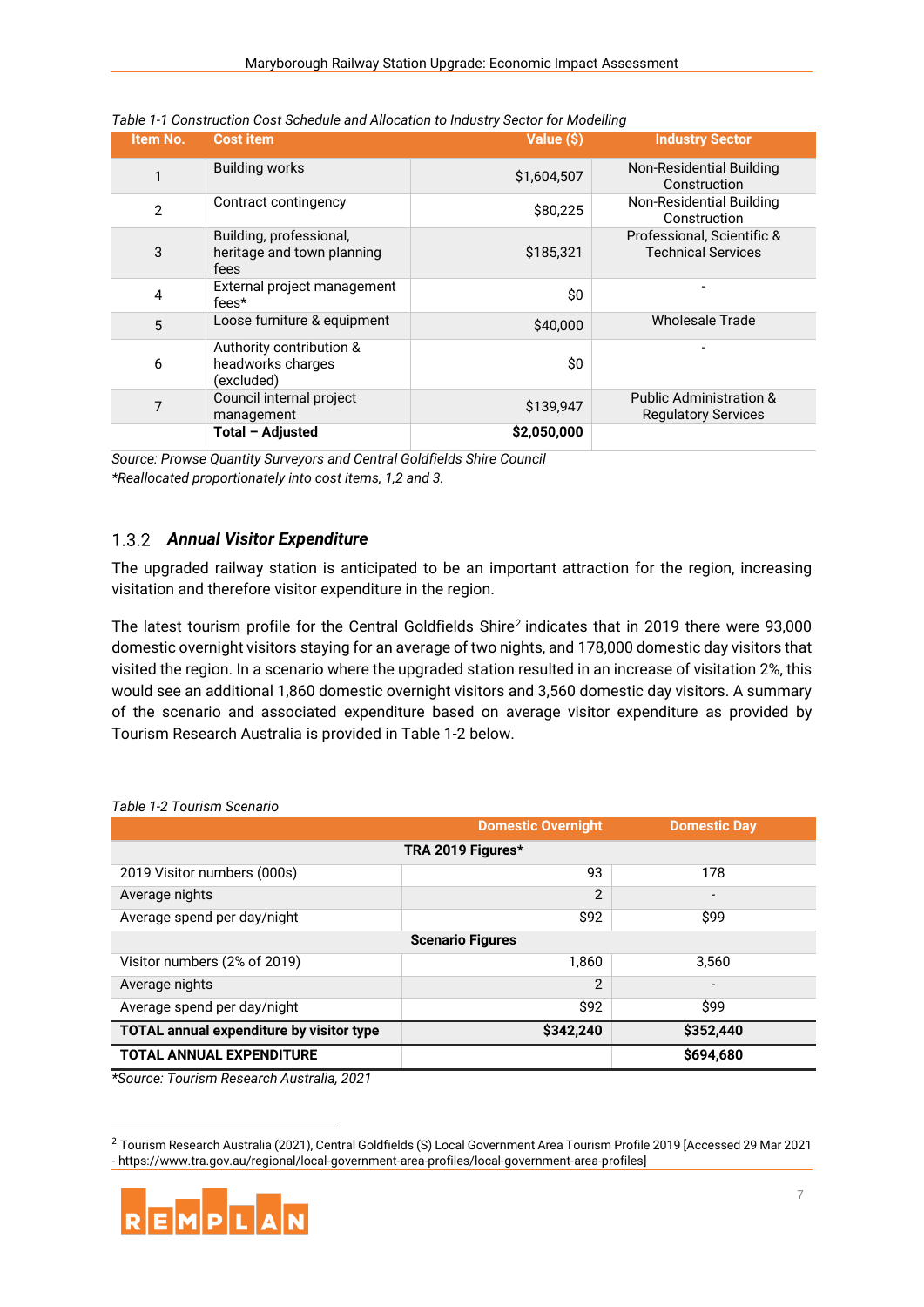Total expenditure has been applied in the latest REMPLAN model for the Central Goldfields.

The following table provides a summary of the distribution of a visitor dollar for the Central Goldfields and is used to estimate the expected distribution of \$694,680 of visitor expenditure spent in the region.

| <b>Industry Sector</b>                            | <b>Proportion of each visitor</b><br>dollar | <b>Expected Expenditure by</b><br>Industry* |
|---------------------------------------------------|---------------------------------------------|---------------------------------------------|
| <b>Accommodation &amp; Food Services</b>          | 27.7%                                       | \$192,095                                   |
| <b>Manufacturing</b>                              | 27.4%                                       | \$190,115                                   |
| <b>Retail Trade</b>                               | 14.0%                                       | \$97,187                                    |
| <b>Transport, Postal &amp; Warehousing</b>        | 13.7%                                       | \$95,127                                    |
| <b>Arts &amp; Recreation Services</b>             | 5.3%                                        | \$36,580                                    |
| <b>Ownership of Dwellings</b>                     | 3.7%                                        | \$26,016                                    |
| <b>Administrative &amp; Support Services</b>      | 3.4%                                        | \$23,432                                    |
| <b>Agriculture, Forestry &amp; Fishing</b>        | 1.0%                                        | \$6,908                                     |
| <b>Other Services</b>                             | 1.0%                                        | \$6,687                                     |
| <b>Wholesale Trade</b>                            | 0.8%                                        | \$5,671                                     |
| <b>Health Care &amp; Social Assistance</b>        | 0.8%                                        | \$5,387                                     |
| <b>Information Media &amp; Telecommunications</b> | 0.6%                                        | \$4,075                                     |
| <b>Rental, Hiring &amp; Real Estate Services</b>  | 0.4%                                        | \$2,763                                     |
| <b>Education &amp; Training</b>                   | 0.4%                                        | \$2,635                                     |
| <b>Total</b>                                      | \$1.00                                      | \$694,680                                   |

*Figure 1-4 Central Goldfields Distribution of Visitor Dollar*

*Source: REMPLAN Economy*

*\*Industry values may not add to total due to rounding.*

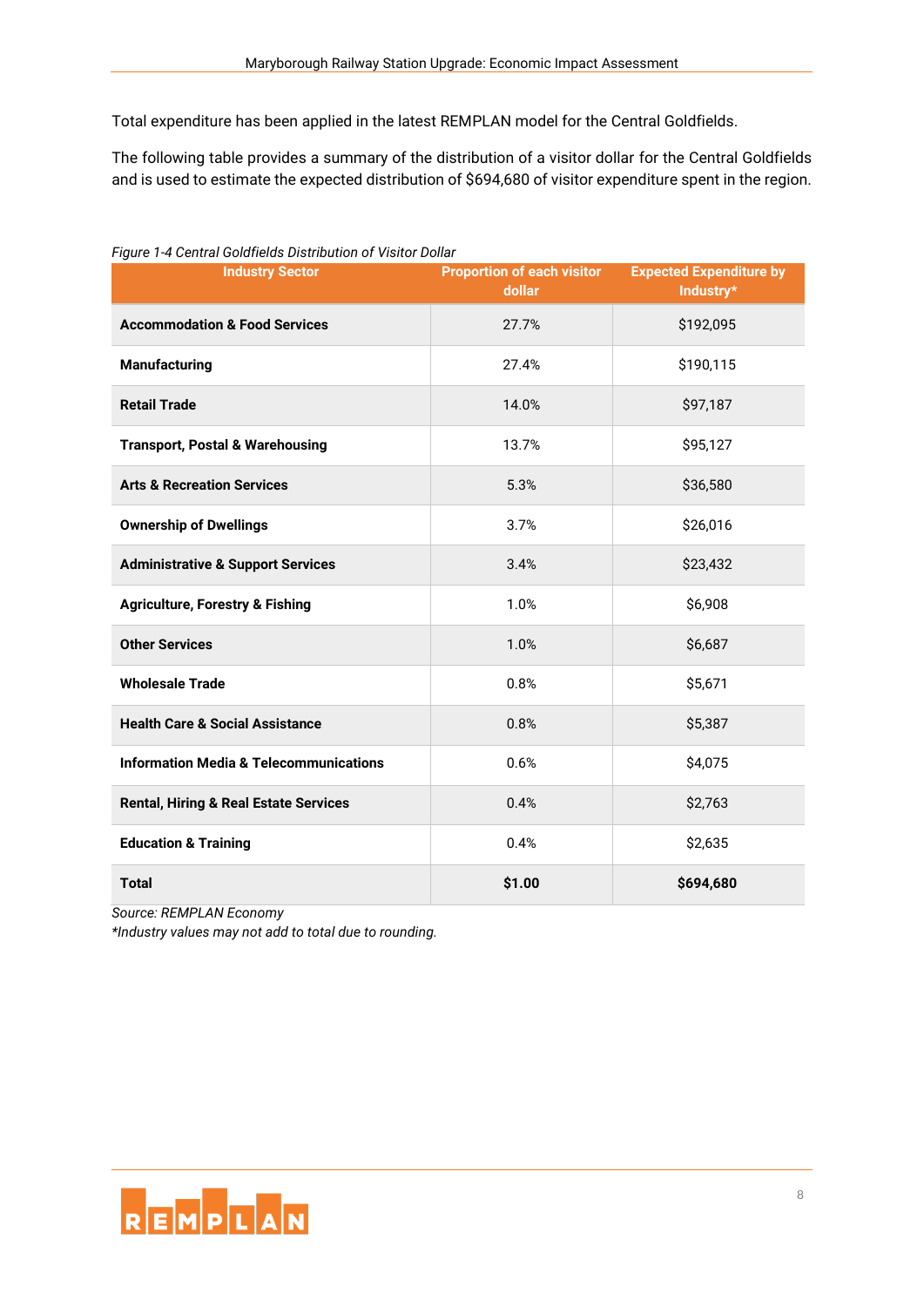# <span id="page-9-0"></span>2 Economic Impact Assessment – Construction

## <span id="page-9-1"></span>2.3 Output

This direct increase of \$2.05 million through the construction phase of the project will generate demand for intermediate goods and services sourced within Central Goldfields and is estimated at up to \$1.553 million. These 'supply-chain effects' occur through the transactions made between local businesses and organisations within Central Goldfields and include multiple rounds of flow-on effects, as servicing sectors increase their own output and demand for local goods and services in response to the direct change to the economy.

The direct and indirect output under this scenario will support jobs in the economy and the corresponding payment of wages and salaries to employees. A proportion of these wages and salaries are typically spent on consumption and a proportion of this expenditure is captured in the local economy. The consumption effects under this scenario are estimated at \$0.458 million.

Total output, including all direct, supply-chain and consumption effects are estimated to increase by up to \$4.061 million. This represents a Type 2 Output multiplier of 1.981.

That is, for every dollar of direct spend under this construction scenario, it is estimated that a further \$0.98 would be generated in the broader Central Goldfields economy once flow-on industrial and consumption effects are taken into consideration.



*Figure 2-1 Construction Impact on Output (\$M) – Central Goldfields*

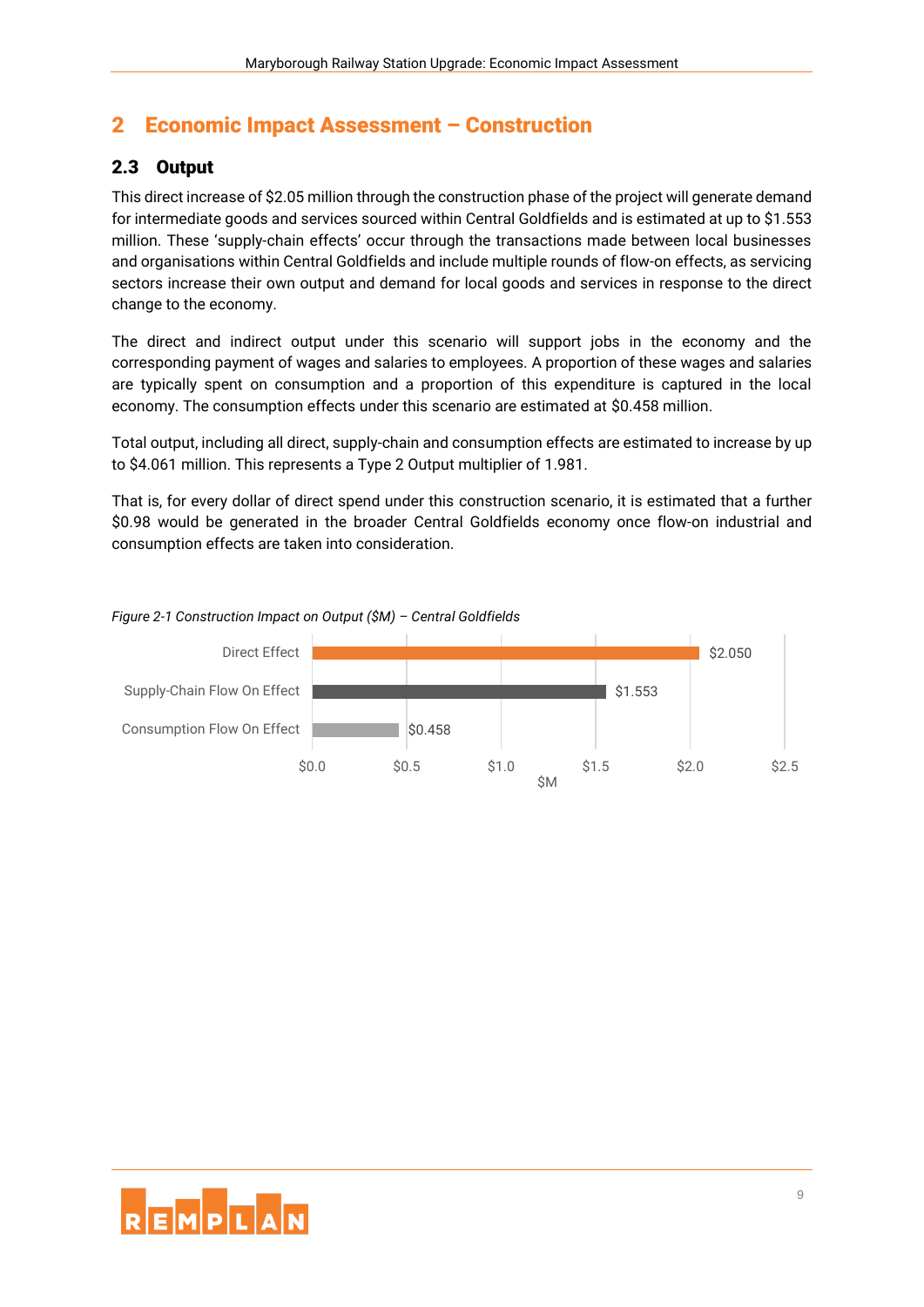## <span id="page-10-0"></span>2.4 Employment

The corresponding employment associated with direct expenditure of \$2.05 million is three jobs. From this direct stimulus into the economy, flow-on industrial effects in terms of local purchases of goods and services are anticipated, and it is estimated that these indirect impacts would support up to a further four jobs.

The direct and indirect output and jobs in the economy will support the payment of wages and salaries to employees. The consumption effects under this scenario are estimated to generate a further two jobs.

Total employment, including all direct, supply-chain and consumption effects are estimated to support up to nine local jobs. This represents a Type 2 Job multiplier of 3.000.





### <span id="page-10-1"></span>2.5 Value-Added

From the direct local construction expenditure, the corresponding direct value-added is estimated at \$0.568 million. Flow on supply-chain effects generated through local purchases of goods and services are anticipated are estimated to support a further \$0.566 million of value-added to Central Goldfield's Gross Regional Product.

The consumption effects which are generated through the capture of expenditure of additional wages and salaries are expected to further boost value-added by \$0.263 million.

Total value-added, including all direct, supply-chain and consumption effects are estimated to increase by up to \$1.397 million. This represents a Type 2 Value-added multiplier of 2.460. That is, for every dollar of direct value-added generated by the construction expenditure on the project, a further \$1.46 is created elsewhere in the local economy.



*Figure 2-3 Construction Impact on Value Added (\$M) – Central Goldfields*

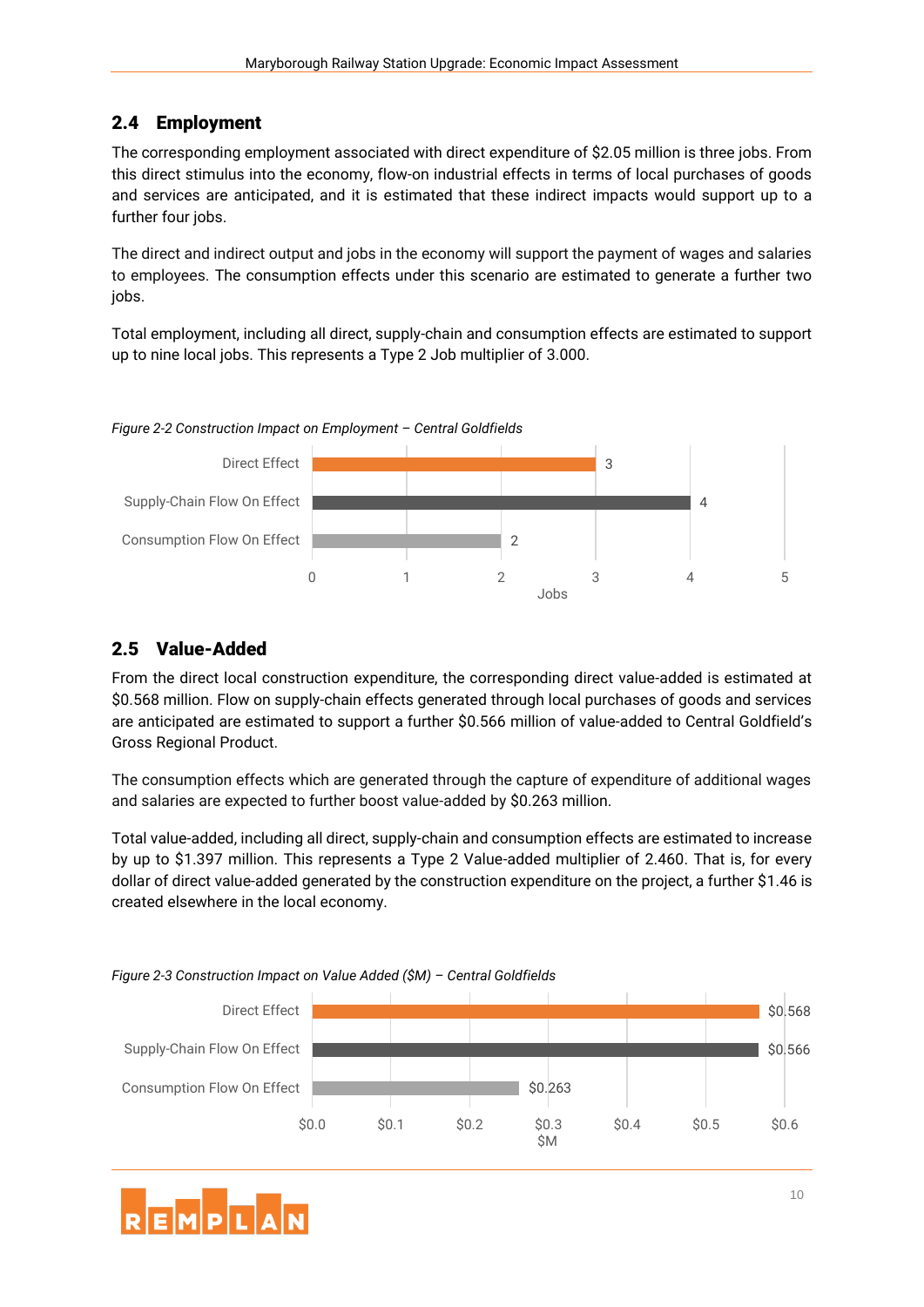### <span id="page-11-0"></span>2.6 Summary – Construction Phase

The economic benefits for Central Goldfields over the construction phase of the project have been summarised in [Table 2-1.](#page-11-1) The figures outline the total impacts on output, jobs and value-added over the construction phase of the Maryborough Railway Station upgrade. In addition to the impact for Central Goldfields, the economic impacts of the upgrade to the broader Loddon Campaspe and Victorian State economies are also provided.

The estimated flow-on benefits for the Loddon Campaspe Region and Victoria are significantly higher than for Central Goldfields, reflecting the broader regions' greater capacity to supply intermediate goods and services for the project and to service household consumption relative to Central Goldfields.

| <b>Impact Summary</b>         | <b>Direct Effect</b> | <b>Industrial</b><br><b>Effect</b> | <b>Consumption</b><br><b>Effect</b> | <b>Total Effect</b> | Type 2<br><b>Multiplier</b> |  |
|-------------------------------|----------------------|------------------------------------|-------------------------------------|---------------------|-----------------------------|--|
|                               |                      | <b>Central Goldfields</b>          |                                     |                     |                             |  |
| Output (\$M)                  | \$2.050              | \$1.553                            | \$0.458                             | \$4.061             | 1.981                       |  |
| <b>Employment (Jobs)</b>      | 3                    | 4                                  | $\mathfrak{p}$                      | 9                   | 3.000                       |  |
| Value-added (\$M)             | \$0.568              | \$0.566                            | \$0.263                             | \$1.397             | 2.460                       |  |
| <b>Loddon Campaspe Region</b> |                      |                                    |                                     |                     |                             |  |
| Output (\$M)                  | \$2.050              | \$1.998                            | \$0.807                             | \$4.854             | 2.368                       |  |
| <b>Employment (Jobs)</b>      | 3                    | 5                                  | 3                                   | 11                  | 3.667                       |  |
| Value-added (\$M)             | \$0.568              | \$0.748                            | \$0.442                             | \$1.757             | 3.093                       |  |
| <b>Victoria</b>               |                      |                                    |                                     |                     |                             |  |
| Output (\$M)                  | \$2.050              | \$2.740                            | \$1.695                             | \$6.485             | 3.163                       |  |
| <b>Employment (Jobs)</b>      | 3                    | 7                                  | 5                                   | 15                  | 5.000                       |  |
| Value-added (\$M)             | \$0.568              | \$1.031                            | \$0.855                             | \$2.454             | 4.320                       |  |

#### <span id="page-11-1"></span>*Table 2-1 Construction Impact Summary – All Regions*